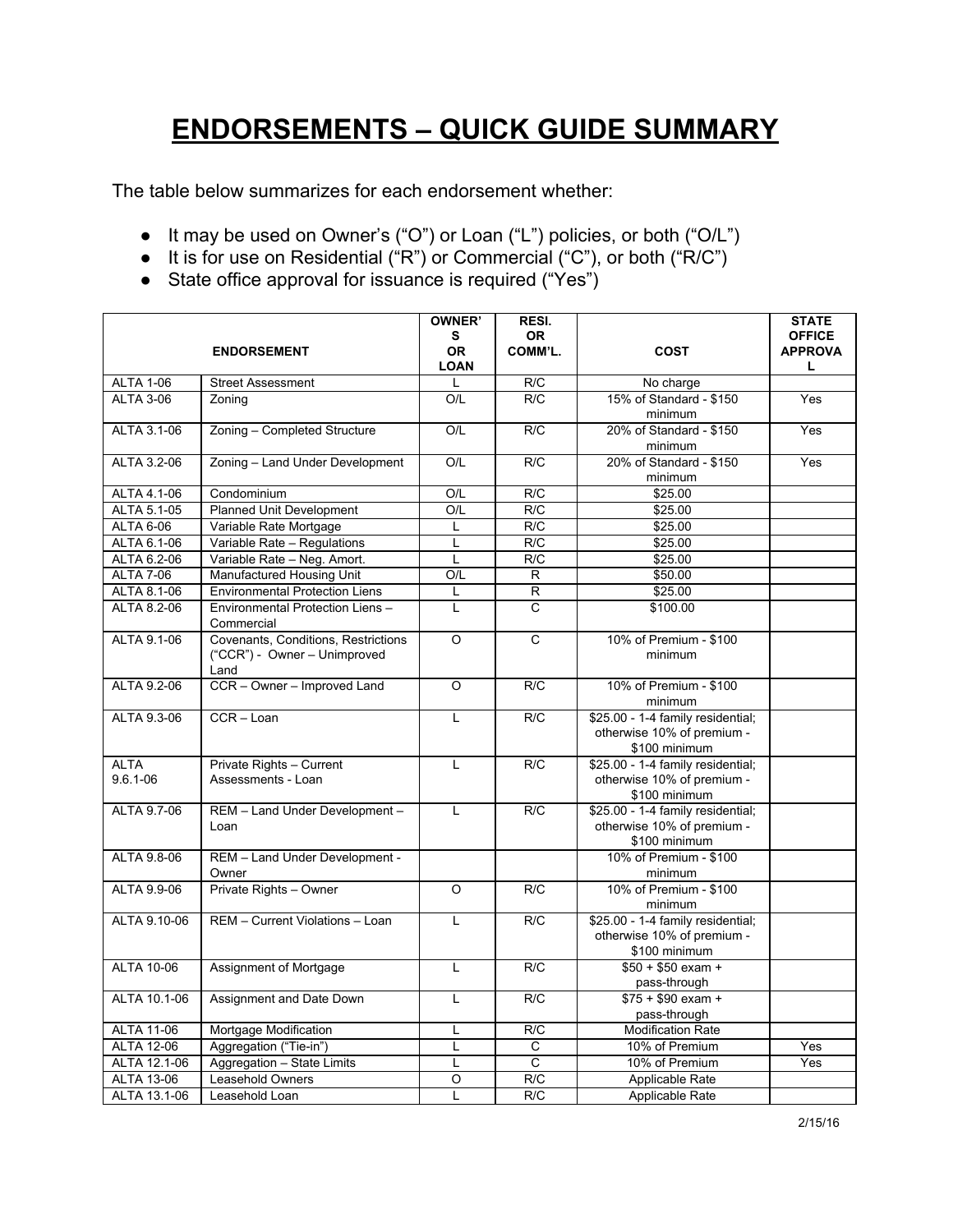| <b>ALTA 14-06</b> | Future Advance - Priority                                                                                | Г              | R/C            | \$50.00                                                                           |                  |
|-------------------|----------------------------------------------------------------------------------------------------------|----------------|----------------|-----------------------------------------------------------------------------------|------------------|
| ALTA 14.1-06      | Future Advance - Knowledge                                                                               | L              | R/C            | \$50.00                                                                           |                  |
| ALTA 14.2-06      | Future Advance - Letter of Credit                                                                        | Г              | R/C            | \$50.00                                                                           |                  |
| ALTA 14.3-06      | Future Advance - Reverse<br>Mortgage                                                                     | L              | $\mathsf{R}$   | \$25.00                                                                           |                  |
| <b>ALTA 15-06</b> | Non-Imputation - Full Equity<br>Transfer                                                                 | $\circ$        | $\overline{c}$ | 20%                                                                               | Yes              |
| ALTA 15.1-06      | Non-Imputation - Additional Insured                                                                      | $\overline{O}$ | $\overline{C}$ | 20%                                                                               | Yes              |
| ALTA 15.2-06      | Non-Imputation - Partial Equity<br>Transfer                                                              | $\overline{O}$ | $\overline{c}$ | 20% or Regular Premium                                                            | Yes              |
| <b>ALTA 16-06</b> | <b>Mezzanine Financing</b>                                                                               | $\circ$        | $\mathbf C$    | 30% of Premium - \$500<br>Minimum                                                 | Yes              |
| <b>ALTA 17-06</b> | Access and Entry                                                                                         | O/L            | R/C            | \$50.00                                                                           |                  |
| ALTA 17.1-06      | Indirect Access and Entry                                                                                | O/L            | R/C            | \$50.00                                                                           |                  |
| ALTA 17.2-06      | <b>Utility Access</b>                                                                                    | L              | R/C            | \$50.00                                                                           |                  |
| <b>ALTA 18-06</b> | Single Tax Parcel                                                                                        | O/L            | R/C            | \$50.00                                                                           |                  |
| ALTA 18.1-06      | Multiple Tax Parcel                                                                                      | O/L            | R/C            | \$50.00                                                                           |                  |
| <b>ALTA 19-06</b> | Contiguity - Multiple Parcels                                                                            | O/L            | R/C            | \$50.00                                                                           |                  |
| ALTA 19.1-06      | Contiguity - Single Parcel                                                                               | O/L            | R/C            | \$50.00                                                                           |                  |
| ALTA 19.2-06      | <b>Contiguity - Specified Parcels</b>                                                                    | O/L            | R/C            | \$50.00                                                                           |                  |
| <b>ALTA 20-06</b> | "First Loss" - Multiple Parcel                                                                           | L              | $\mathsf{C}$   | 10% of Premium - \$500                                                            | Yes              |
|                   | Transaction                                                                                              |                |                | minimum                                                                           |                  |
| <b>ALTA 22-06</b> | Location                                                                                                 | L              | R/C            | \$25.00                                                                           |                  |
| ALTA 23-06        | Co-Insurance-Single Policy                                                                               | O/L            | $\overline{C}$ | n/a                                                                               | Yes              |
| <b>ALTA 25-06</b> | Same as Survey                                                                                           | L              | R/C            | \$25.00                                                                           |                  |
| ALTA 25.1-06      | Same as Portion of Survey                                                                                | L              | R/C            | \$25.00                                                                           |                  |
| <b>ALTA 28-06</b> | Easement - Damage or Enforced<br>Removal                                                                 | L              | R/C            | \$25.00                                                                           |                  |
| ALTA 28.1-06      | Encroachments - Boundaries and<br>Easements                                                              | L              | R/C            | \$25.00                                                                           |                  |
| ALTA 28.2-06      | Encroachments - Boundaries and<br>Easements - Described<br>Improvements                                  | L              | $\mathsf{C}$   | \$25.00                                                                           |                  |
| ALTA 28.3-06      | Encroachments - Boundaries and<br>Improvements - Described<br>Improvements and Land Under<br>Development | L              | R/C            | \$25.00                                                                           |                  |
| <b>ALTA 29-06</b> | Interest Rate Swap Endorsement -<br>Direct Obligation                                                    | L              | $\mathsf{C}$   | 5% with policy; 10%<br>subsequent; \$100 minimum                                  | Yes              |
| ALTA 29.1-06      | Interest Rate Swap Endorsement -<br><b>Additional Interest</b>                                           | L              | $\overline{C}$ | 5% with policy; 10%<br>subsequent; \$100 minimum                                  | Yes              |
| ALTA 29.2-06      | Interest Rate Swap Endorsement -<br>Direct Obligation - Defined Amount                                   | L              | $\mathsf{C}$   | 5% with policy; 10%<br>subsequent; \$100 minimum                                  | Yes              |
| ALTA 29.3-06      | Interest Rate Swap Endorsement -<br>Additional Interest - Defined<br>Amount                              |                | $\mathsf{C}$   | 5% with policy; 10%<br>subsequent; \$100 minimum                                  | Yes              |
| <b>ALTA 30-06</b> | One to Four Family Shared<br>Appreciation Mortgage<br>Endorsement                                        | L              | $\mathsf{R}$   | 5% of premium, \$100<br>minimum                                                   | Yes              |
| ALTA 30.1-06      | <b>Commercial Participation Interest</b>                                                                 | L              | $\overline{C}$ | 10% of premium, \$100<br>minimum                                                  | $\overline{Yes}$ |
| <b>ALTA 31-06</b> | Severable Improvements                                                                                   | O/L            | $\overline{C}$ | 20% of premium, \$500<br>minimum                                                  | Yes              |
| ALTA 33-06        | <b>Disbursement Endorsement</b>                                                                          | Г              | R/C            | $$150 + $45$ rundown + pass<br>throughs                                           |                  |
| <b>ALTA 34-06</b> | <b>Identified Risk Coverage</b>                                                                          | O/L            | R/C            | \$25.00 or commensurate with<br>risk                                              | Yes              |
| <b>ALTA 35-06</b> | Minerals and Other Subsurface<br>Substances - Buildings                                                  | O/L            | R/C            | $$25.00 - 1-4$ family<br>residential; otherwise 10% of<br>premium - \$100 minimum |                  |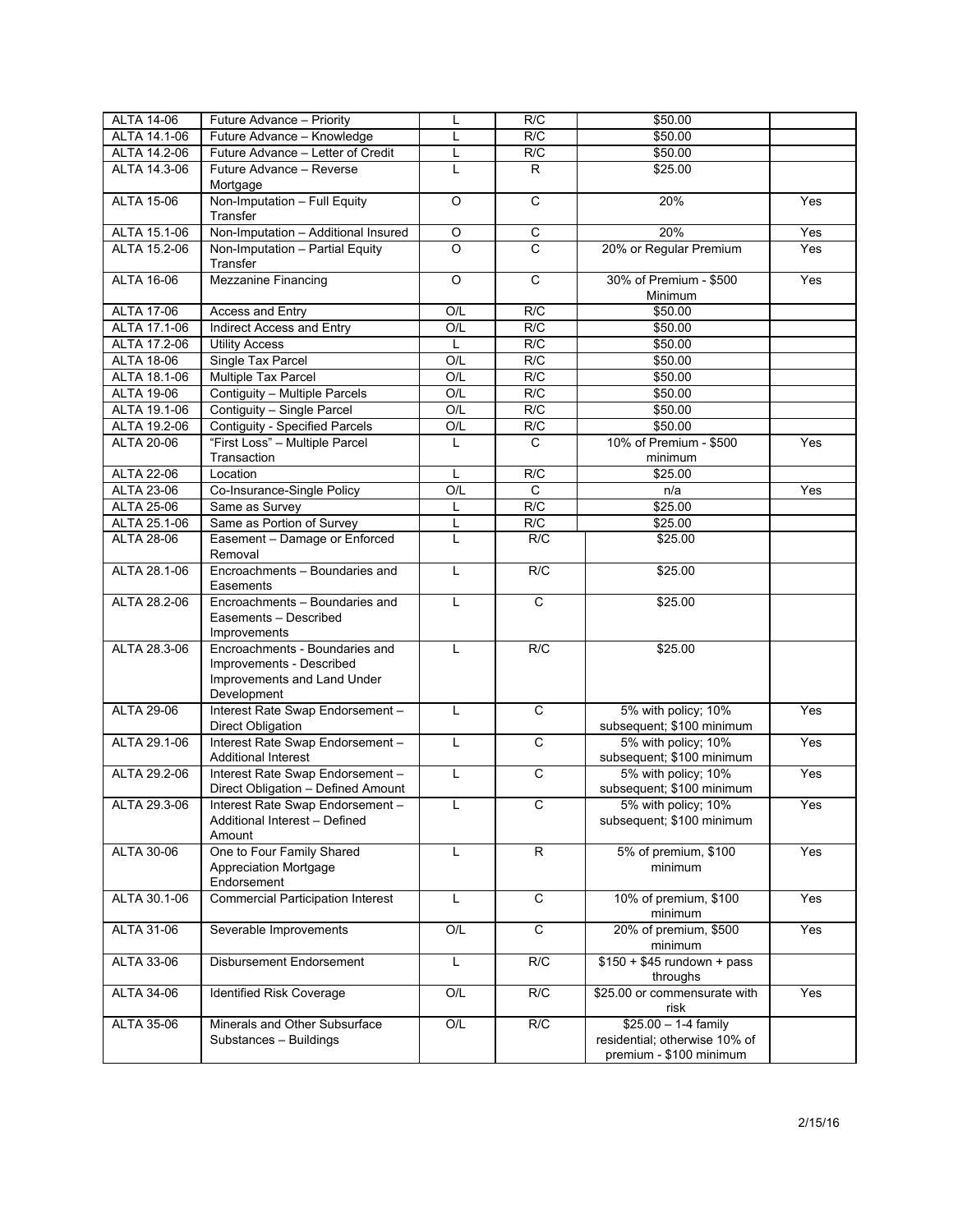| ALTA 35.1-06 | Minerals and Other Subsurface<br>Substances - Improvements | O/L | R/C | \$25.00 - 1-4 family<br>residential; otherwise 10% of<br>premium - \$100 minimum |  |
|--------------|------------------------------------------------------------|-----|-----|----------------------------------------------------------------------------------|--|
| ALTA 35.2-06 | Minerals and Other Subsurface                              | O/L | R/C | \$25.00 - 1-4 family                                                             |  |
|              | Substances - Defined                                       |     |     | residential: otherwise 10% of                                                    |  |
|              | Improvements                                               |     |     | premium - \$100 minimum                                                          |  |